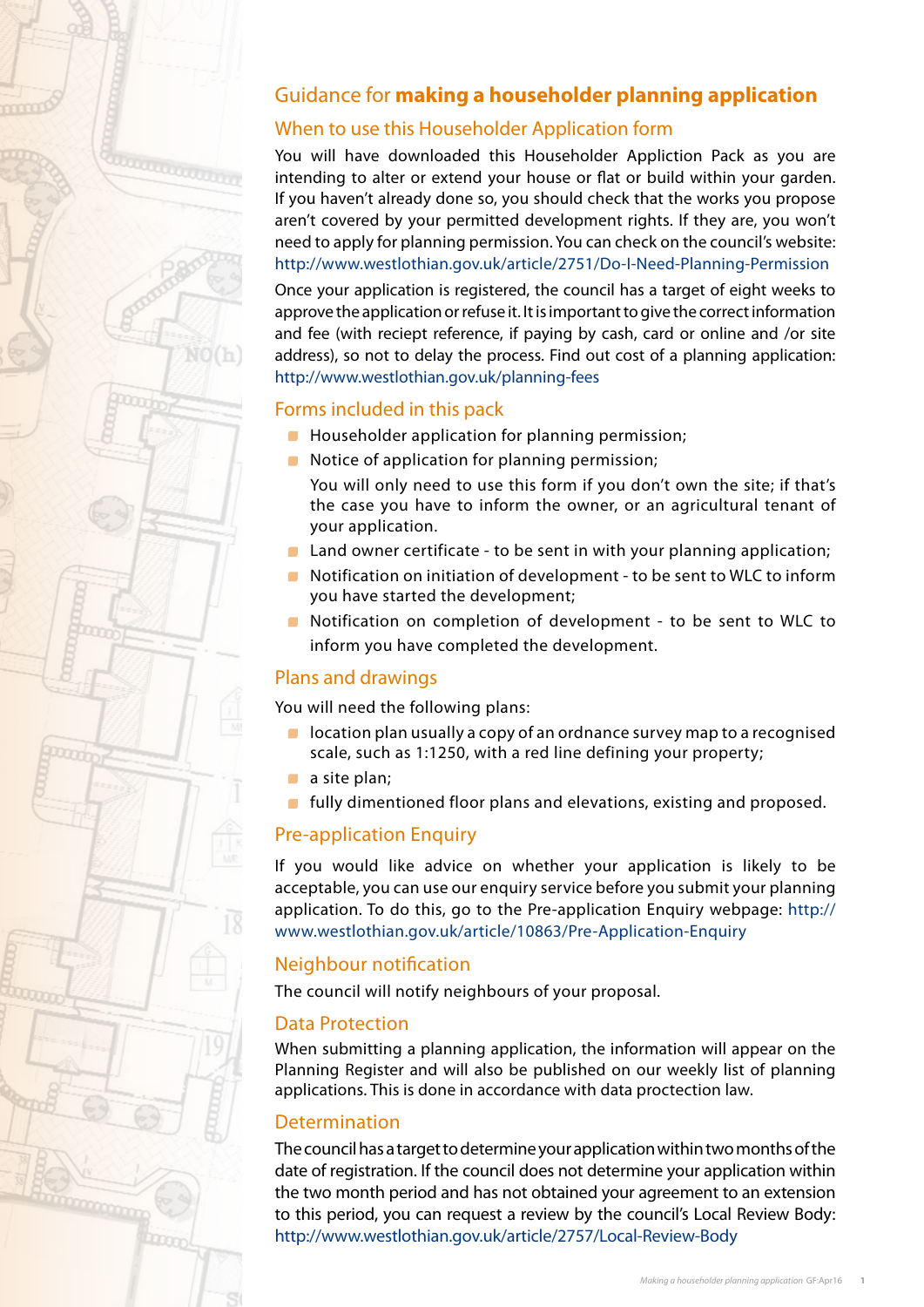This page has been intentionally left blank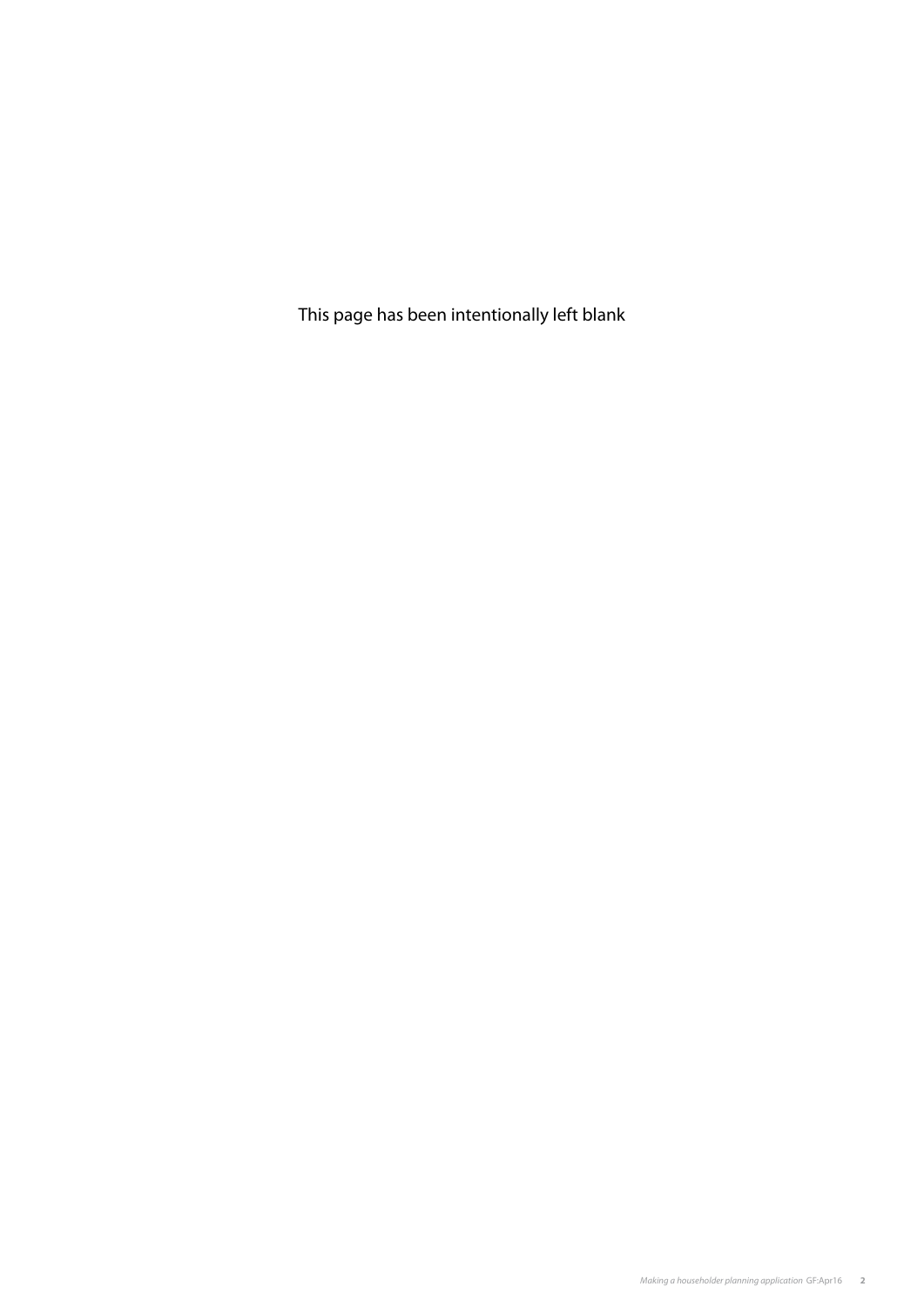# **Householder application for planning permission**

**Town and Country Planning (Scotland) Act 1997 as amended Town and Country Planning (Development Management Procedure) (Scotland) Regulations 2008**



### **Planning Services** Development Management

### **Please refer to guidance notes when completing this application form**

| <b>Applicant's details (mandatory)</b><br>$\lceil 1 \rceil$ |     |  |
|-------------------------------------------------------------|-----|--|
| Name                                                        |     |  |
| Company                                                     |     |  |
| Address                                                     |     |  |
|                                                             |     |  |
|                                                             |     |  |
|                                                             |     |  |
| Postcode                                                    |     |  |
| Telephone                                                   | Fax |  |
| Email                                                       |     |  |

| $\lceil 2 \rceil$ | <b>Agent's details</b> (if applicable) |
|-------------------|----------------------------------------|
| Name              |                                        |
| Company           |                                        |
| Address           |                                        |
|                   |                                        |
|                   |                                        |
|                   |                                        |
| Postcode          |                                        |
| Telephone         | Fax                                    |
| Email             |                                        |

| Address or location of proposed development (please include postcode)<br><b>3</b> |  |  |
|-----------------------------------------------------------------------------------|--|--|
| <b>Address</b>                                                                    |  |  |
|                                                                                   |  |  |
| Postcode                                                                          |  |  |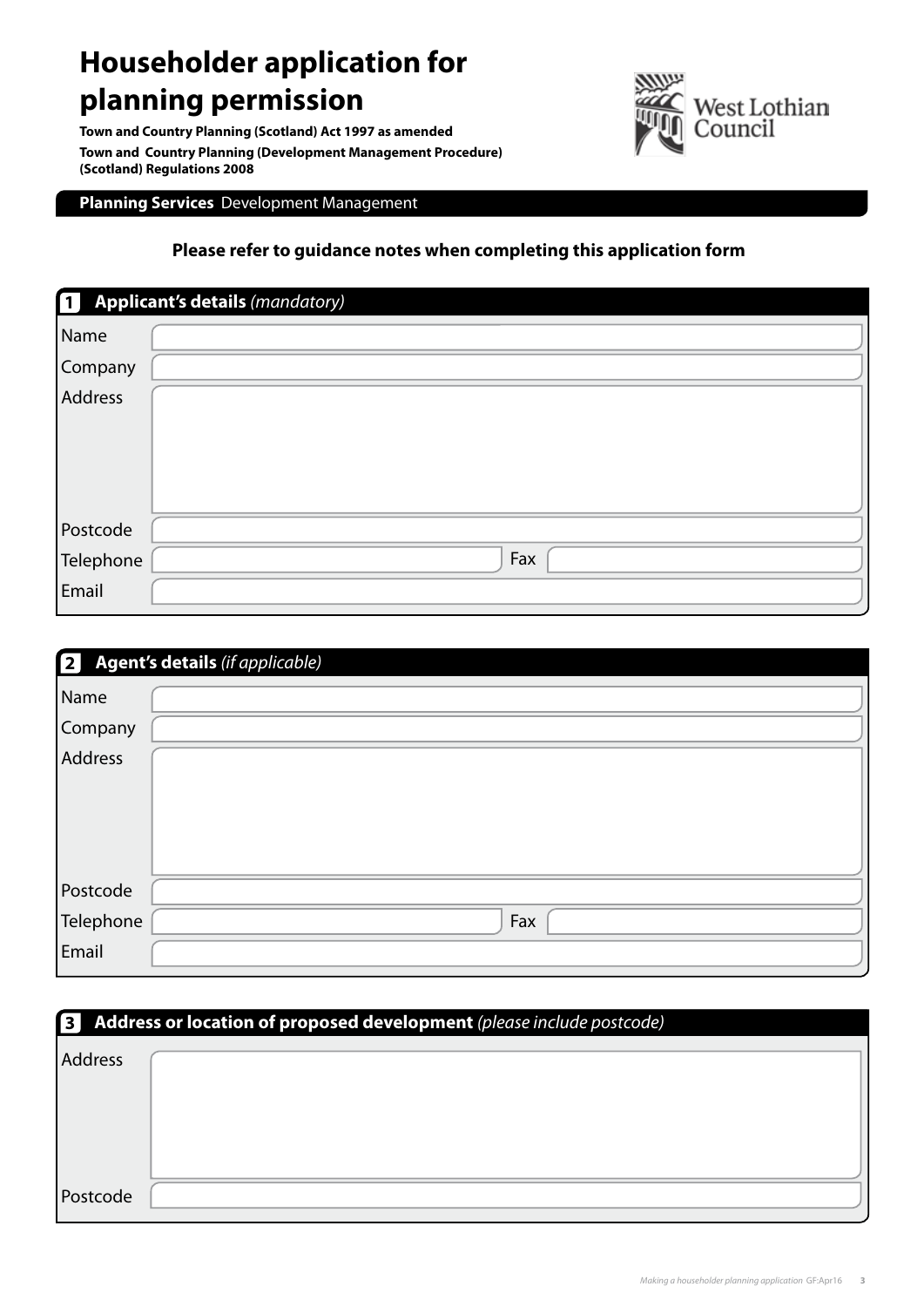| What are you applying for?<br>$\overline{4}$   |                                                                                                          |  |  |
|------------------------------------------------|----------------------------------------------------------------------------------------------------------|--|--|
| Please select one of the following:            |                                                                                                          |  |  |
|                                                | Planning permission                                                                                      |  |  |
| Renewal of temporary permission*               |                                                                                                          |  |  |
|                                                | * Please give the reference number of the previous application and the date when permission was granted. |  |  |
| Reference number                               |                                                                                                          |  |  |
| (if this applies)                              |                                                                                                          |  |  |
| Date of consent                                |                                                                                                          |  |  |
| <b>Site history</b><br>$\vert 5 \vert$         |                                                                                                          |  |  |
|                                                | Have there been any previous applications on this site?<br><b>No</b><br>Yes                              |  |  |
|                                                | If yes, please give the reference number(s), if known, and any other relevant details.                   |  |  |
| Ref no(s).                                     |                                                                                                          |  |  |
| <b>Details</b>                                 |                                                                                                          |  |  |
|                                                |                                                                                                          |  |  |
|                                                |                                                                                                          |  |  |
|                                                |                                                                                                          |  |  |
| <b>Description of the proposal</b><br>$6 \mid$ |                                                                                                          |  |  |
| Please describe the proposal.                  |                                                                                                          |  |  |
|                                                |                                                                                                          |  |  |
|                                                |                                                                                                          |  |  |
|                                                |                                                                                                          |  |  |
|                                                |                                                                                                          |  |  |
|                                                |                                                                                                          |  |  |
|                                                |                                                                                                          |  |  |
|                                                |                                                                                                          |  |  |
|                                                |                                                                                                          |  |  |
|                                                |                                                                                                          |  |  |
|                                                |                                                                                                          |  |  |
|                                                |                                                                                                          |  |  |
| Are you applying for temporary permission?     | Yes<br>No                                                                                                |  |  |
|                                                | If yes, please state how long the permission is required and why.                                        |  |  |
|                                                |                                                                                                          |  |  |
|                                                |                                                                                                          |  |  |
|                                                |                                                                                                          |  |  |
|                                                |                                                                                                          |  |  |
|                                                |                                                                                                          |  |  |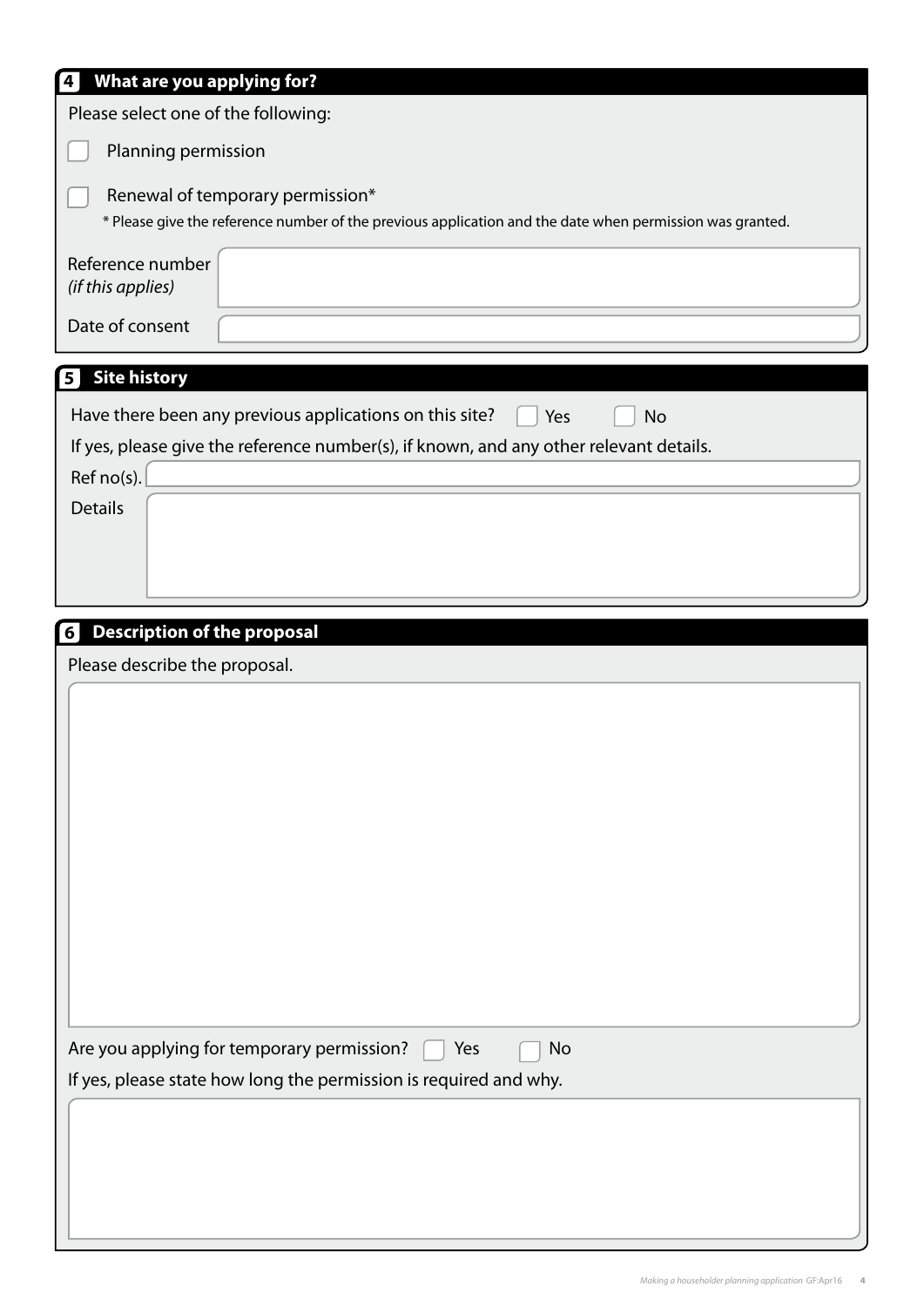| Has work started or is it complete?<br>7 <sup>1</sup>                                          |
|------------------------------------------------------------------------------------------------|
| Have the works been started or completed?<br><b>Yes</b><br>No.                                 |
| If yes, please give the start date and completion date, if applicable.                         |
|                                                                                                |
|                                                                                                |
| If yes, please explain why work has already taken place in advance of making this application. |
|                                                                                                |
|                                                                                                |
|                                                                                                |
|                                                                                                |
|                                                                                                |

### **8 Pre-application Enquiry**

If you have submitted a pre-application enquiry about this proposal, please give the reference number

#### **9 Size of land to which the proposed relates**

### Please state the site area

Hectares (ha) Square metres (sq.m.)

### **10 Existing use**

Please describe the current or most recent use of the land or buildings on the site

### **11 Trees**

Are there any trees on or adjacent to the application site?  $\Box$  Yes  $\Box$  No

| If yes, please mark on your drawings any trees, known protected trees and their canopy spread close to the proposal |
|---------------------------------------------------------------------------------------------------------------------|
| and indicate if any are to be cut back or felled.                                                                   |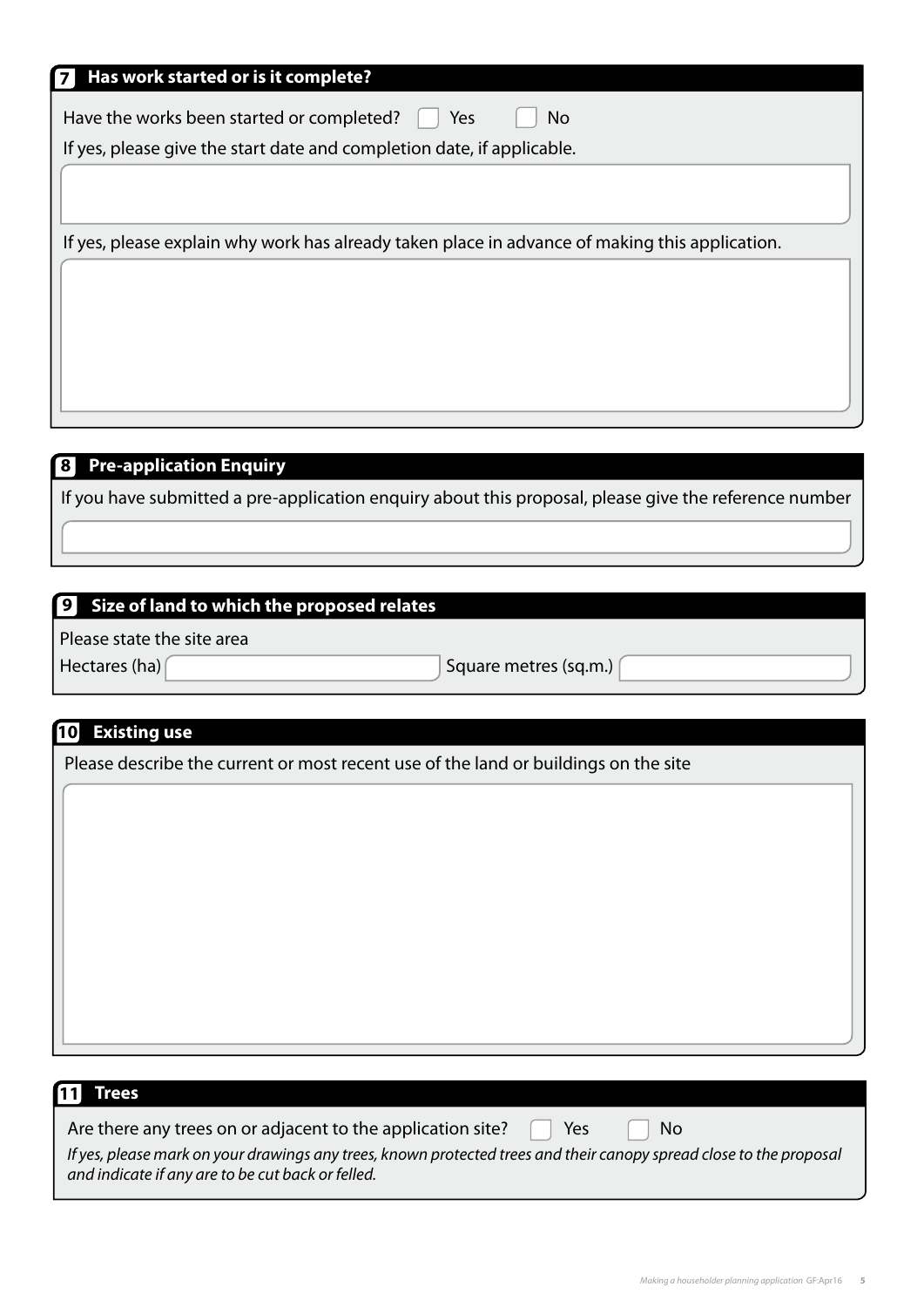### **12 Data protection**

Please note that when you submit a planning application, the information, including the name and address of the application and agent, will appear on the Planning Register, the regulatory List of Current Applications and Pre-Applications, and the weekly list which is circulated. The completed forms and any associated documentation will also be available for public access at the Development Management office and published on the council's website. Personal and sensitive information, as defined by the Data Protection Act 1998, including personal telephone numbers, signatures, personal email addresses and other information considered to be sensitive under the Act will be redacted from the published information.

### **18 13 Declaration**

Please check that you have completed all the questions and the land ownership certificate correctly. You must sign the declaration below to validate the application.

Please note failure to complete these forms may result in a delay in the registration and determination of your application.

**I certify that the information given by me in this form is true and accurate to the best of my knowledge. The accompanying plans/drawings, land ownership certificate and additional information are provided as part of this application.** 

**I understand that anyone who knowingly or recklessly makes a false declaration is liable, on convinction, to a fine of currently up to £5,000.**

| Signature   |                                                                                                                                                                                      |
|-------------|--------------------------------------------------------------------------------------------------------------------------------------------------------------------------------------|
| <b>Name</b> |                                                                                                                                                                                      |
| Date        |                                                                                                                                                                                      |
|             | Please tick the box if the applicant is an elected member or an officer involved in the planning process of West Lothian Council, or is<br>a partner/close friend/relative of either |

### **Paying for your planning application**

To help us to process your application, please tell us the way you paid for your application, and include the online reference number or a cash office receipt number (if you happen to send payment details in separately from this form, please include your name and site address)

|  | ePlanning |  |
|--|-----------|--|
|  |           |  |

| ePlanning                                 |  |  |
|-------------------------------------------|--|--|
| West Lothian Online Payments              |  |  |
| Cheque                                    |  |  |
| Customers Information Service cash office |  |  |
| Other                                     |  |  |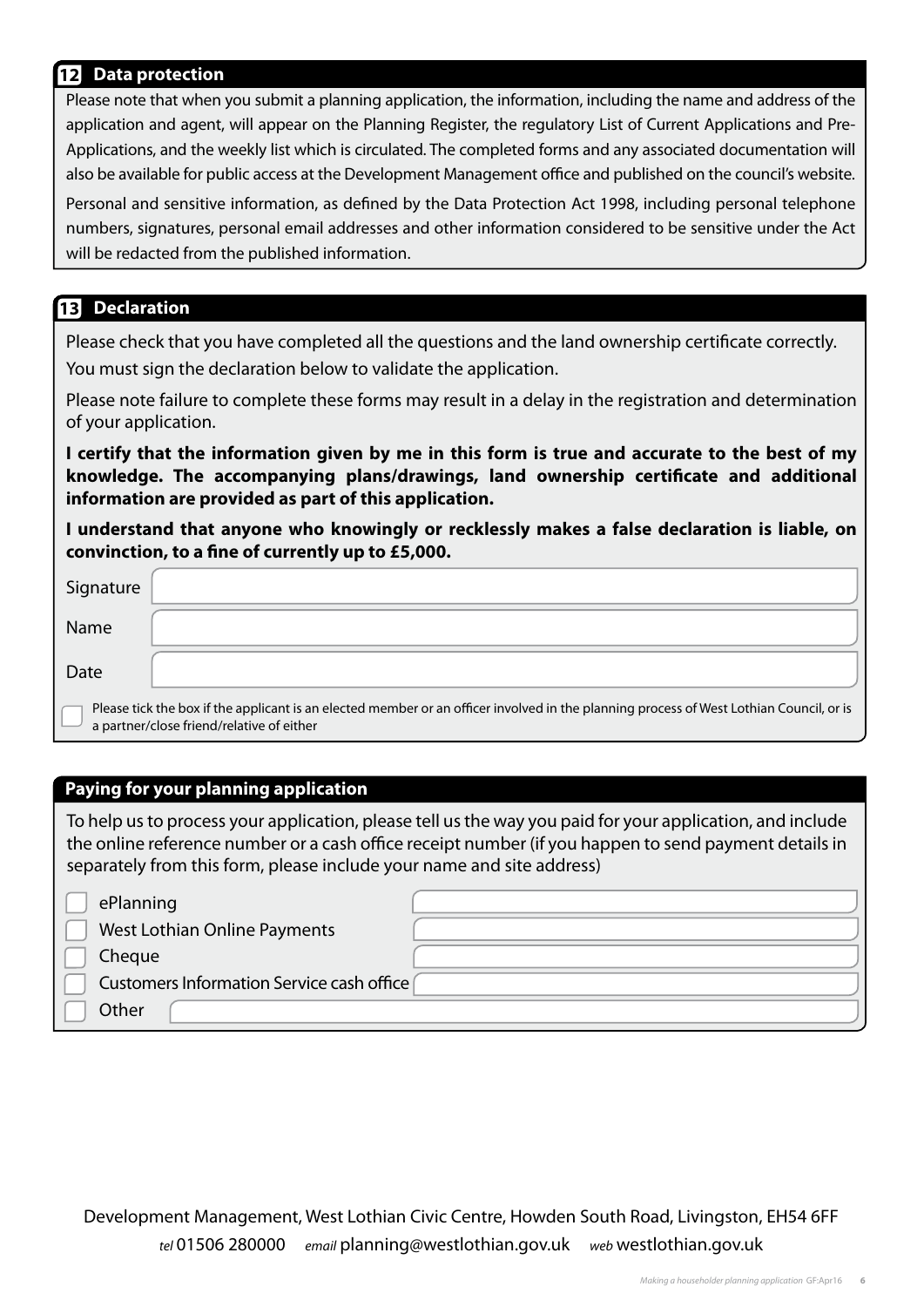## **Land Ownership Certificate** to accompany an application for planning permission

**Town and Country Planning (Scotland) Act 1997**

**Town and Country Planning (Development Management Procedure) (Scotland) Regulations 2008 Section 35 Land Ownership Certificate**



### **Planning Services** Development Management

**If you do not own all of the land or property to which this application relates, you MUST notify all owners of the site at the same time as submitting this application. (A form for this purpose can be obtained from the council's Development Management service).**

| <b>Site address</b> (including postcode)                                                                                                                                                                                                    |                                                                                                                                                                                                                                                                                                                                                                                                                                |                      |
|---------------------------------------------------------------------------------------------------------------------------------------------------------------------------------------------------------------------------------------------|--------------------------------------------------------------------------------------------------------------------------------------------------------------------------------------------------------------------------------------------------------------------------------------------------------------------------------------------------------------------------------------------------------------------------------|----------------------|
|                                                                                                                                                                                                                                             |                                                                                                                                                                                                                                                                                                                                                                                                                                |                      |
|                                                                                                                                                                                                                                             | I CERTIFY THAT: (please choose only one option)                                                                                                                                                                                                                                                                                                                                                                                |                      |
| Twenty one days before the date of this planning application, the applicant owned ALL the land to which<br>this application relates.<br>The applicant has given notice to all persons who, twenty one days before the date of this planning |                                                                                                                                                                                                                                                                                                                                                                                                                                |                      |
| <b>Name of owner</b>                                                                                                                                                                                                                        | application, owned any part of the land which it relates. These are:<br><b>Address where notification sent</b>                                                                                                                                                                                                                                                                                                                 | <b>Date notified</b> |
|                                                                                                                                                                                                                                             |                                                                                                                                                                                                                                                                                                                                                                                                                                |                      |
|                                                                                                                                                                                                                                             |                                                                                                                                                                                                                                                                                                                                                                                                                                |                      |
|                                                                                                                                                                                                                                             |                                                                                                                                                                                                                                                                                                                                                                                                                                |                      |
|                                                                                                                                                                                                                                             |                                                                                                                                                                                                                                                                                                                                                                                                                                |                      |
|                                                                                                                                                                                                                                             |                                                                                                                                                                                                                                                                                                                                                                                                                                |                      |
|                                                                                                                                                                                                                                             |                                                                                                                                                                                                                                                                                                                                                                                                                                |                      |
|                                                                                                                                                                                                                                             |                                                                                                                                                                                                                                                                                                                                                                                                                                |                      |
|                                                                                                                                                                                                                                             | The applicant is unable to give notice to every such person (Please set out steps you have taken to ascertain<br>the names and addresses of such persons overleaf).                                                                                                                                                                                                                                                            |                      |
|                                                                                                                                                                                                                                             | <b>I FURTHER CERTIFY THAT:</b> (please choose only <b>one</b> option)                                                                                                                                                                                                                                                                                                                                                          |                      |
| relates. These are:                                                                                                                                                                                                                         | Twenty one days before the date of this planning application, <b>NONE</b> of the land or part of the land to which<br>this application relates, constitutes or forms part of agricultural land;<br>The applicant has given notice to every person (other than the applicant) who, twenty one days before the<br>date of this planning application, was an agricultural tenant on any part of the land to which the application |                      |
| <b>Name of owner</b>                                                                                                                                                                                                                        | <b>Address where notification sent</b>                                                                                                                                                                                                                                                                                                                                                                                         | <b>Date notified</b> |
|                                                                                                                                                                                                                                             |                                                                                                                                                                                                                                                                                                                                                                                                                                |                      |
|                                                                                                                                                                                                                                             |                                                                                                                                                                                                                                                                                                                                                                                                                                |                      |
|                                                                                                                                                                                                                                             |                                                                                                                                                                                                                                                                                                                                                                                                                                |                      |
|                                                                                                                                                                                                                                             |                                                                                                                                                                                                                                                                                                                                                                                                                                |                      |
|                                                                                                                                                                                                                                             |                                                                                                                                                                                                                                                                                                                                                                                                                                |                      |
|                                                                                                                                                                                                                                             |                                                                                                                                                                                                                                                                                                                                                                                                                                |                      |
|                                                                                                                                                                                                                                             |                                                                                                                                                                                                                                                                                                                                                                                                                                |                      |
|                                                                                                                                                                                                                                             | The applicant is unable to give notice to every such person (Please set out steps you have taken to ascertain<br>the names and addresses of such persons overleaf).                                                                                                                                                                                                                                                            |                      |

*Where necessary, continue on another sheet and attach to this certificate*

*Making a householder planning application* GF:Apr16 **7 If you do not know who owns land or who is an agricultural tenant, you MUST advise the council. If the council has to publish details of the application in the local press to remedy this, the advertisment cost will have to be paid in full by the applicant.**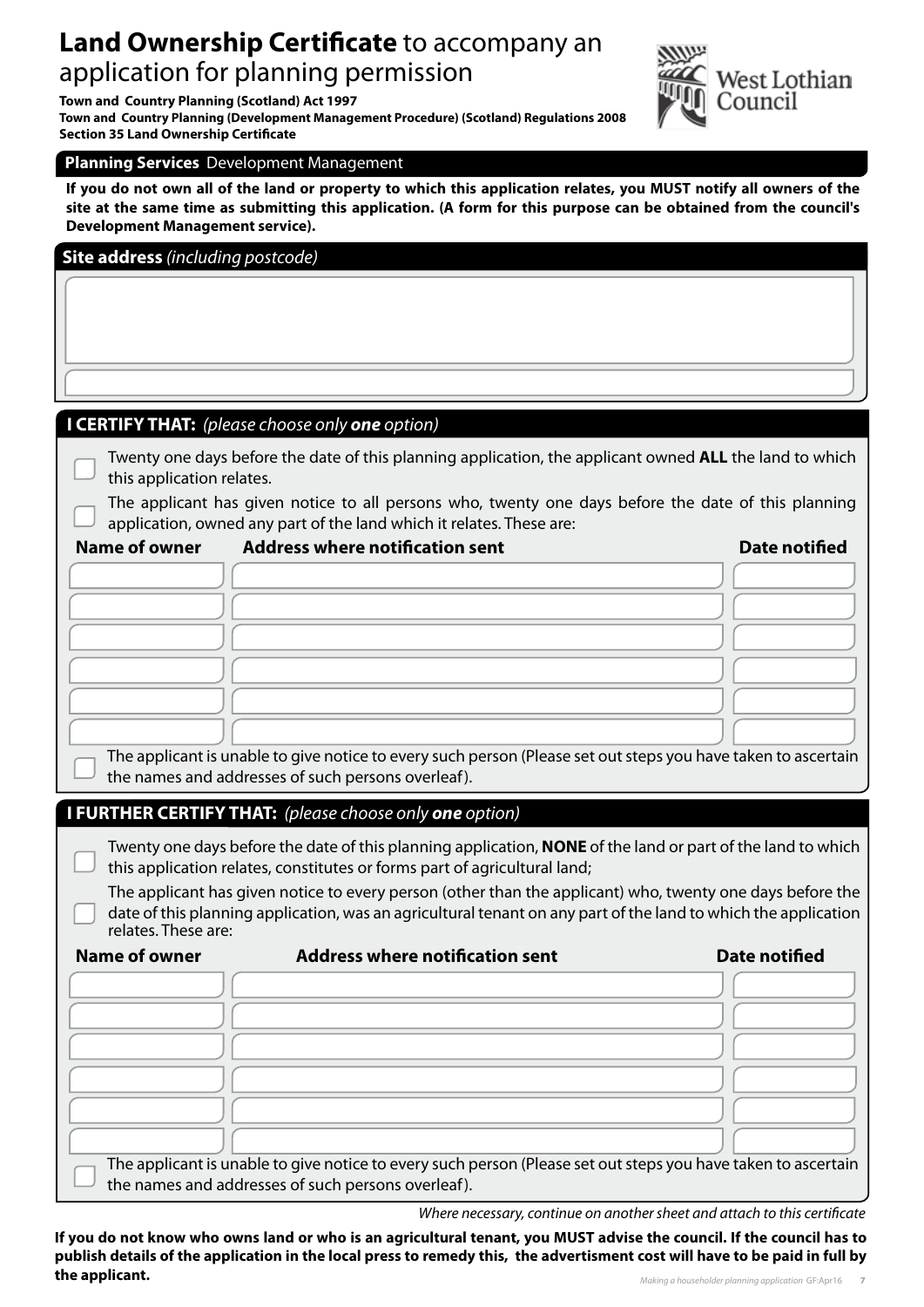#### **If any person: 1**

- (a) issues a certificate which purports to comply with any requirement imposed by virtue of this section and contains a statement which he knows to be false or misleading in a material particular, or
- (b) recklessly issue a certificate which purports to comply with any such requirement and contains a statement which is false or misleading in a material particlar,

### *he/she shall be guilty of an offence.*

A person guilty of an offence under this section shall be liable on summary conviction to a fine not exceeding level five on the standard scale.

### **2 In this section:**

*agricultural holding* has the same meaning as in the [1991 c. 55.] Agricultural Holdings (Scotland) Act 1991; and

*owner* in relation to any land means any person who:

- (a) under the Land Clauses Acts would be enabled to sell and convey the land to the promoters of an undertaking and includes any peraon entitled to possession of the land as lessee under a lease the unexpiered period of which is not less than seven years, or
- (b) in the case of such applications as may be prescribed by regulations or by a development order, is entitled to an interest in any mineral so prescribed,

and the reference to the interests in the land to which an application for planning permission relates includes any interest in any mineral in, on or under the land.

### **3**

Proceedings for an offence under this section may be bought at any time within the period of two years following the commission of the offence.

### **Declaration**

| Please tick the box if the applicant is an Elected Member, or an officer involved in the planning process, of West Lothian Council, or is a partner/close<br>friend/relative of either |  |      |                         |
|----------------------------------------------------------------------------------------------------------------------------------------------------------------------------------------|--|------|-------------------------|
| Signed                                                                                                                                                                                 |  | Date |                         |
| On<br>behalf of                                                                                                                                                                        |  |      | (if signed by an agent) |

### **To be returned, signed, with the planning application**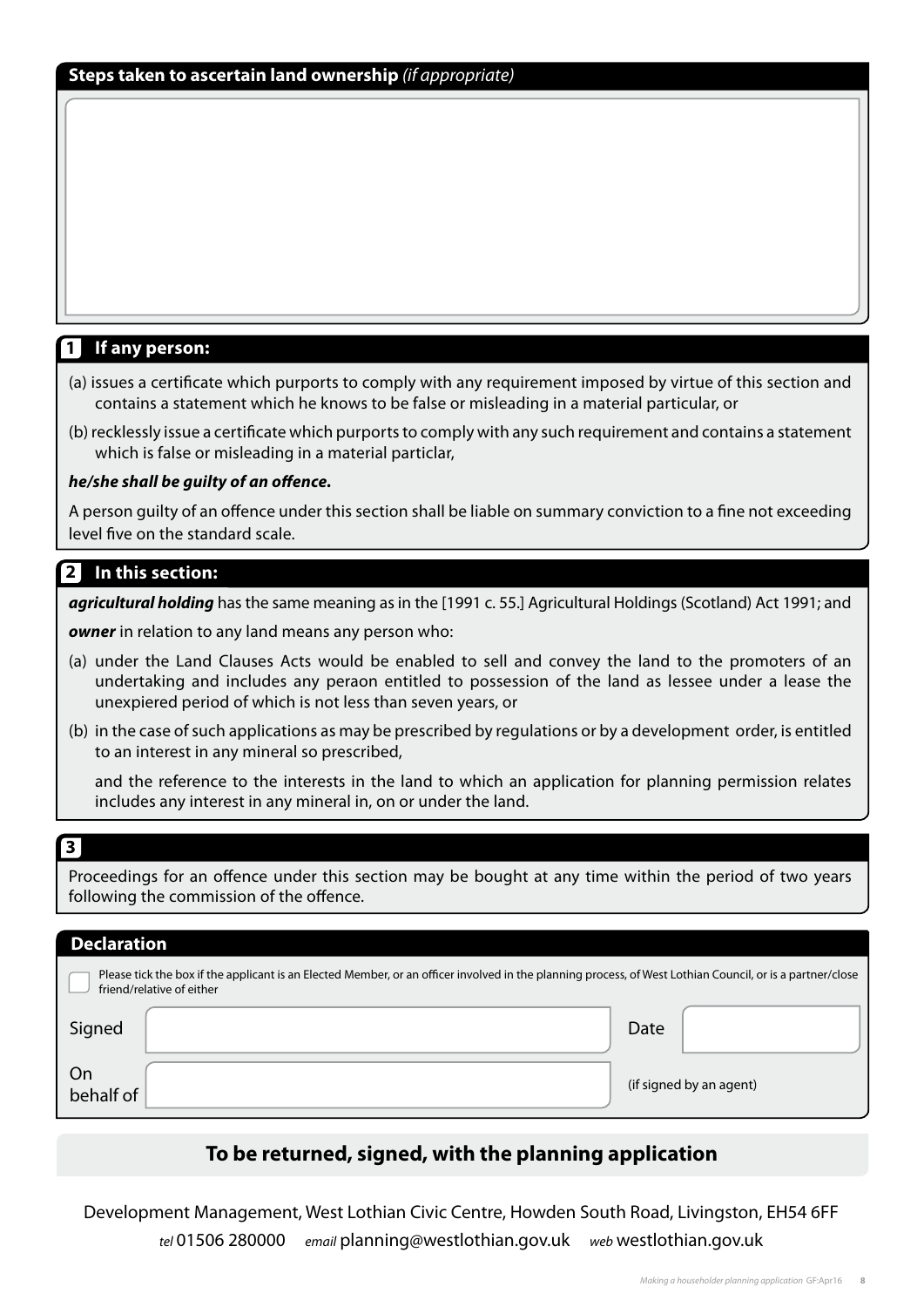## **Notice of application for planning permission**

### **To be sent to an owner or agricultural tenant**

**Town and Country Planning (Development Management Procedure) (Scotland) Regulations 2008 Notice under regulation 15(1) of application for planning permission for service on owners and tenants of agricultural land**



### **Planning Services** Development Management

| Location of proposed development |  |  |
|----------------------------------|--|--|
| Address                          |  |  |
|                                  |  |  |
| Postcode                         |  |  |

### **This is to inform you that an application is being made to West Lothian Council for planning permission by:**

Name

### **Description of proposed development**

If you wish to obtain further information or make representations on the application you should contact Development Management, West Lothian Civic Centre, Howden South Road, Livingston, EH54 6FF.

The grant of planning permission does not affect owners' right to retain or dispose of their property unless there is some provision to the contrary in an agreement or lease. The grant of planning permission for non-agricultural development may affect agricultural tenants' security of tenure.

| Signed       | Date |  |
|--------------|------|--|
| On behalf of |      |  |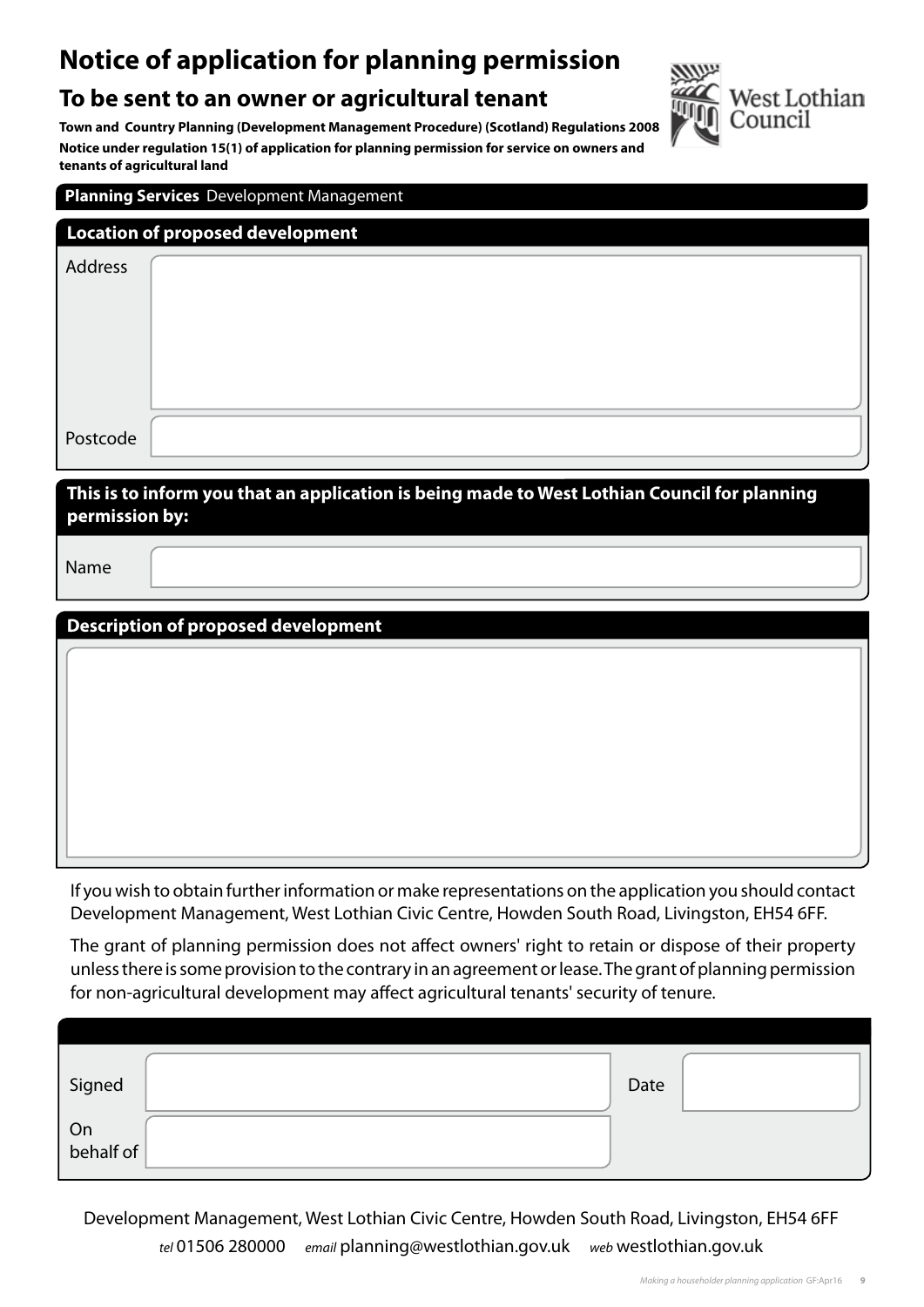This page has been intentionally left blank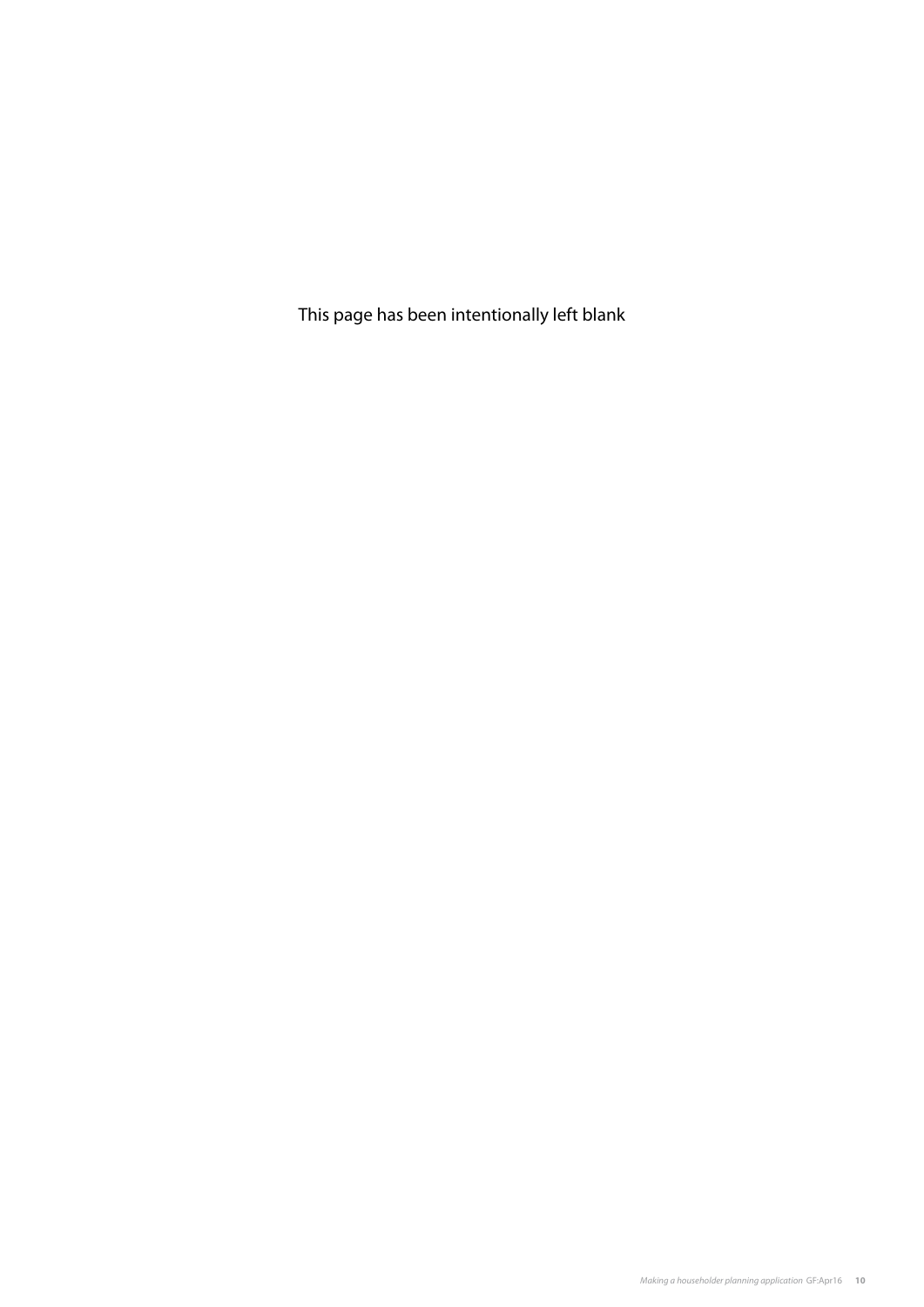# **Notification of initiation of development**



**To be returned to West Lothian Council at the address below**

|           | Planning Services Development Management                        |  |  |  |
|-----------|-----------------------------------------------------------------|--|--|--|
|           | I hereby notify West Lothian Council that work will be begin at |  |  |  |
| Address   |                                                                 |  |  |  |
|           |                                                                 |  |  |  |
| Postcode  |                                                                 |  |  |  |
| on (date) |                                                                 |  |  |  |
|           | in accordance with planning permission (no)                     |  |  |  |
|           | granted on (date)                                               |  |  |  |
|           | Details of person intending to carry out development            |  |  |  |
| Name      |                                                                 |  |  |  |
| Address   |                                                                 |  |  |  |
|           |                                                                 |  |  |  |
| Postcode  |                                                                 |  |  |  |
| Telephone | Email                                                           |  |  |  |
|           |                                                                 |  |  |  |
|           | Contact details for any person who will oversee development     |  |  |  |
| Name      |                                                                 |  |  |  |
| Address   |                                                                 |  |  |  |
|           |                                                                 |  |  |  |
|           |                                                                 |  |  |  |
| Postcode  |                                                                 |  |  |  |
| Telephone | Email                                                           |  |  |  |
|           | Owner of land (if different from above)                         |  |  |  |
| Name      |                                                                 |  |  |  |
| Address   |                                                                 |  |  |  |
|           |                                                                 |  |  |  |
| Postcode  |                                                                 |  |  |  |
|           |                                                                 |  |  |  |
|           |                                                                 |  |  |  |
| Signed    | Date                                                            |  |  |  |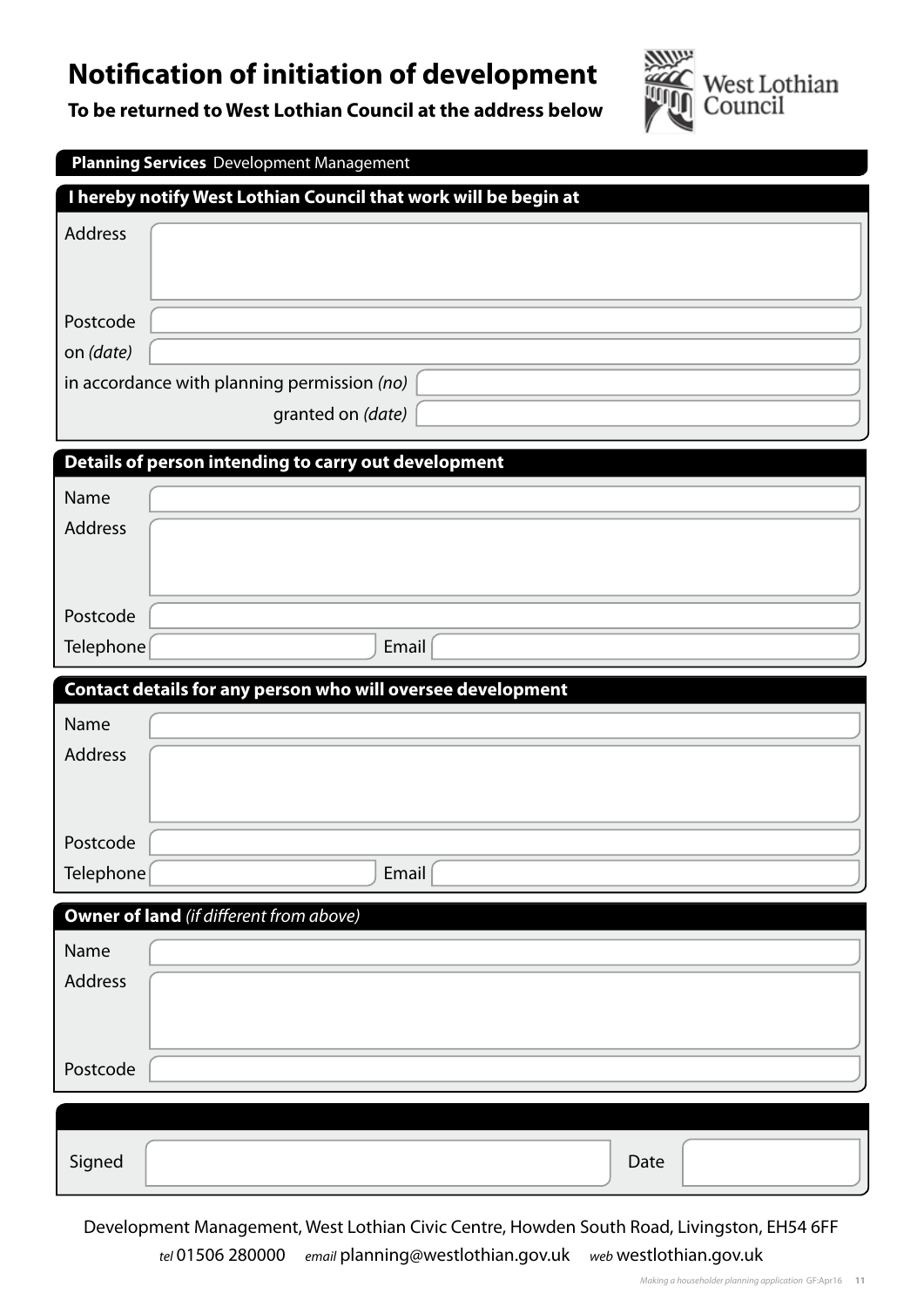This page has been intentionally left blank